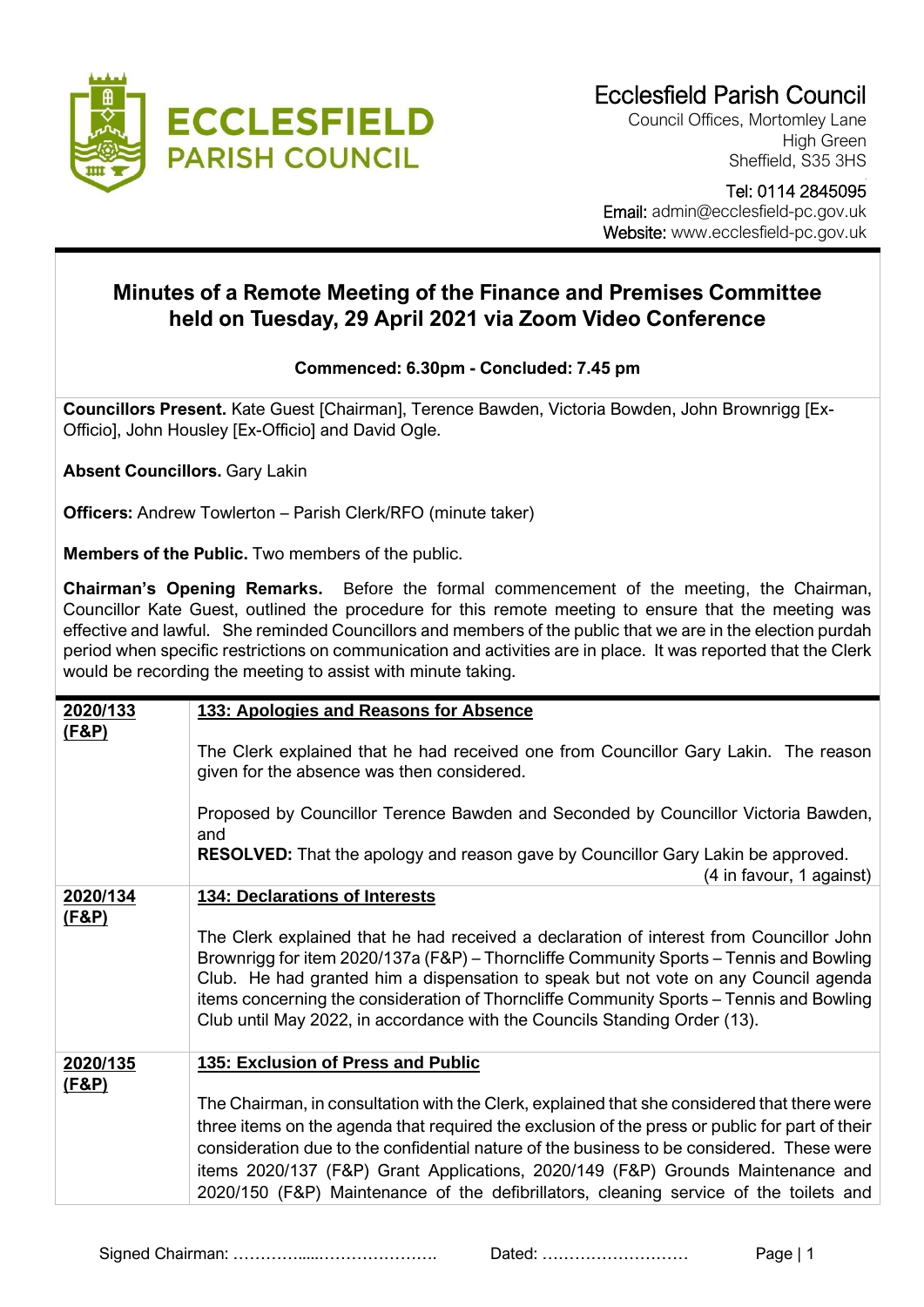|                              | cleaning service of the war memorial. It was also agreed to move the consideration of<br>these items to the end of the agenda.                                                                                                                                                                                                                                                                                                                                                                                                                    |
|------------------------------|---------------------------------------------------------------------------------------------------------------------------------------------------------------------------------------------------------------------------------------------------------------------------------------------------------------------------------------------------------------------------------------------------------------------------------------------------------------------------------------------------------------------------------------------------|
|                              | Proposed by Councillor John Housley and Seconded by Councillor John Brownrigg, and<br>RESOLVED: That the press and public be excluded from items 2020/137 (F&P) Grant<br>Applications, 2020/149 (F&P) Grounds Maintenance and 2020/150 (F&P) Maintenance of<br>the defibrillators, cleaning service of the toilets and cleaning service of the war memorial.<br>(5 in favour)                                                                                                                                                                     |
| 2020/136                     | <b>136: Public Participation Session</b>                                                                                                                                                                                                                                                                                                                                                                                                                                                                                                          |
| <u>(F&amp;P)</u>             | A question was raised by a member of the public about the process for the approval of<br>payments by the Council and whether this could be streamlined. The Clerk explained that<br>this was being considered as part of the review of the Council's Financial Regulations.                                                                                                                                                                                                                                                                       |
| 2020/137<br><u>(F&amp;P)</u> | <b>137: Grant Applications</b>                                                                                                                                                                                                                                                                                                                                                                                                                                                                                                                    |
|                              | The Clerk confirmed that the Council had received two applications.                                                                                                                                                                                                                                                                                                                                                                                                                                                                               |
|                              | 1. Thorncliffe Community Sports - Tennis and Bowling Club.<br>2. Thorncliffe Community Sports.                                                                                                                                                                                                                                                                                                                                                                                                                                                    |
|                              | It was queried whether these were indeed 'grant applications'. This was because both<br>applications were seeking to draw down funding which had been previously agreed in<br>principle by the Council at its meeting on 14 January 2021 where it had agreed to allocate<br>£10,000 and £20,000, respectively from the 2021/22 budget in support of these. The<br>applications provide details of the initial activities which the Council was being asked to<br>release funding in support of. The Clerk agreed that this could be made clearer. |
|                              | The Clerk explained that he had received several questions and queries about the<br>applications including from Councillor Tracey Grantham before the meeting, which he<br>outlined.                                                                                                                                                                                                                                                                                                                                                              |
|                              | A wide ranging and detailed discussion then took place on them. These were then<br>considered.                                                                                                                                                                                                                                                                                                                                                                                                                                                    |
|                              | Proposed by Councillor Victoria Bowden and Seconded by Councillor David Ogle, and<br><b>RESOLVED:</b> That it is recommended to Council: -<br>1. That it approves the release to TCS Thorncliffe community sports charity £5,000<br>from the funds allocated in the 2021/22 budget in support of gaining planning<br>permission for the new Tennis and Bowling clubs club house subject to the<br>satisfactory completion of the due diligence process.<br>(4 in favour, 1 against)                                                               |
|                              |                                                                                                                                                                                                                                                                                                                                                                                                                                                                                                                                                   |
|                              | Proposed by Councillor David Ogle and Seconded by Councillor Victoria Bowden, and<br>RESOLVED: That it is recommended to Council: -<br>2. That it approves the release of £10,000 to TCS Thorncliffe community sports charity<br>in order to remove, refurbish and rebuild the MUGA Multi-use games area in<br>Angram Bank Park in partnership with Sheffield City Council parks (SCCP).<br>A Councillor requested that the vote is recorded:                                                                                                     |
|                              |                                                                                                                                                                                                                                                                                                                                                                                                                                                                                                                                                   |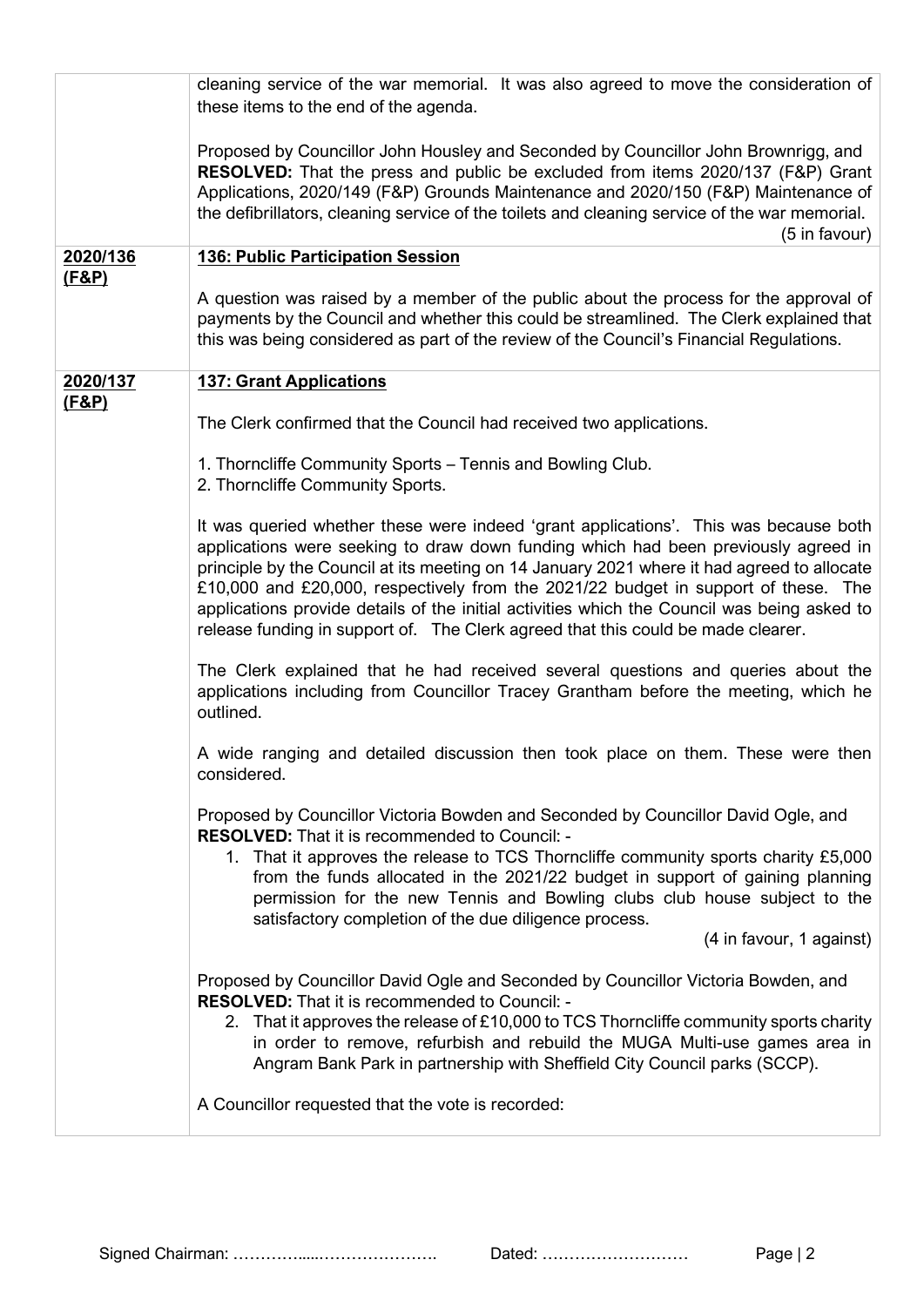|                  | For                               |                                                 | Against                                                                                                                                                               |                                  |                |
|------------------|-----------------------------------|-------------------------------------------------|-----------------------------------------------------------------------------------------------------------------------------------------------------------------------|----------------------------------|----------------|
|                  | <b>Councillor Victoria Bowden</b> |                                                 |                                                                                                                                                                       | <b>Councillor Terence Bawden</b> |                |
|                  | <b>Councillor Kate Guest</b>      |                                                 |                                                                                                                                                                       |                                  |                |
|                  | <b>Councillor John Housley</b>    |                                                 |                                                                                                                                                                       |                                  |                |
|                  | <b>Councillor David Ogle</b>      |                                                 |                                                                                                                                                                       |                                  |                |
|                  | Abstained                         |                                                 |                                                                                                                                                                       |                                  |                |
|                  | Councillor John Brownrigg         |                                                 |                                                                                                                                                                       |                                  |                |
| 2020/138         |                                   | 138: Finance and Premises Committee Minutes     |                                                                                                                                                                       |                                  |                |
| <u>(F&amp;P)</u> |                                   |                                                 |                                                                                                                                                                       |                                  |                |
|                  |                                   |                                                 | Councillor Kate Guest provided a brief overview of the approved minutes and matters                                                                                   |                                  |                |
|                  |                                   | arising from the meeting held on 23 March 2021. |                                                                                                                                                                       |                                  |                |
| 2020/139         |                                   | 139: Update on the Accounts of the Council      |                                                                                                                                                                       |                                  |                |
| (F&P)            |                                   |                                                 |                                                                                                                                                                       |                                  |                |
|                  |                                   |                                                 | The Clerk provided a verbal and written report regarding the financial affairs of the Council.                                                                        |                                  |                |
|                  |                                   |                                                 | This included the updated cashbook, account bank reconciliation and management                                                                                        |                                  |                |
|                  |                                   |                                                 | accounts for January and February 2021. The Chairman asked whether these documents                                                                                    |                                  |                |
|                  |                                   |                                                 | could be provided in A3 format. The Clerk confirmed that they could be by request.                                                                                    |                                  |                |
|                  |                                   |                                                 |                                                                                                                                                                       |                                  |                |
|                  |                                   |                                                 | Proposed by Councillor John Housley and Seconded by Councillor John Brownrigg, and<br>RESOLVED: That the revised cashbook, account/bank reconciliation and management |                                  |                |
|                  |                                   |                                                 | accounts for January 2021 and February 2021 as shown at appendices 139a, 139b, 139c,                                                                                  |                                  |                |
|                  |                                   |                                                 | 139d and 139e be recommended to Council for approval.                                                                                                                 |                                  |                |
|                  |                                   |                                                 |                                                                                                                                                                       |                                  | (5 in favour)  |
| 2020/140         | <b>140: Payments for Approval</b> |                                                 |                                                                                                                                                                       |                                  |                |
| (F&P)            |                                   |                                                 |                                                                                                                                                                       |                                  |                |
|                  |                                   |                                                 | The Clerk gave a brief verbal and written report on payments for approval between 29                                                                                  |                                  |                |
|                  |                                   |                                                 | March 2021 and 17 April 2021. He noted that it included one payment to Gazprom which                                                                                  |                                  |                |
|                  |                                   |                                                 | was shown as being for information. This was because the Council was challenging this                                                                                 |                                  |                |
|                  |                                   |                                                 | invoice. Councillor John Brownrigg queried the payment of £224.56 to Business Stream                                                                                  |                                  |                |
|                  |                                   |                                                 | dated 13.4.21 for water to the public toilets. The Clerk said that he would look into this.                                                                           |                                  |                |
|                  |                                   |                                                 | Proposed by Councillor David Ogle and Seconded by Councillor John Brownrigg, and                                                                                      |                                  |                |
|                  |                                   |                                                 | RESOLVED: That the schedule of payments dated 29/3/21 to 17/4/21 and shown below be                                                                                   |                                  |                |
|                  |                                   |                                                 | endorsed and the payments be recommended to Council for approval.                                                                                                     |                                  |                |
|                  |                                   |                                                 |                                                                                                                                                                       |                                  |                |
|                  |                                   |                                                 | PAYMENTS LIST FOR APPROVAL from 22 <sup>nd</sup> February 2021 to 17 <sup>th</sup> March 2021                                                                         |                                  |                |
|                  | Date invoice<br>received          | <b>Payee Name</b>                               | <b>Description</b>                                                                                                                                                    | Ref                              | <b>Amount</b>  |
|                  | 22.2.21                           | Firecrest                                       | Works to be carried                                                                                                                                                   | <b>BACS</b>                      | £215.00 ex VAT |
|                  |                                   |                                                 | out: Council office                                                                                                                                                   |                                  |                |
|                  | 26.2.21                           | <b>FMS</b>                                      | Chapeltown toilets                                                                                                                                                    | <b>BACS</b>                      | £515.00        |
|                  |                                   |                                                 | maintenance:                                                                                                                                                          |                                  |                |
|                  |                                   |                                                 | February 21                                                                                                                                                           |                                  |                |
|                  |                                   |                                                 |                                                                                                                                                                       |                                  |                |
|                  | 26.2.21                           | <b>FMS</b>                                      | Defibrillator                                                                                                                                                         | <b>BACS</b>                      | £247.20        |
|                  |                                   |                                                 | maintenance:<br>February 21                                                                                                                                           |                                  |                |
|                  |                                   |                                                 |                                                                                                                                                                       |                                  |                |
|                  | 1.3.21                            | <b>YPO</b>                                      | Stationery                                                                                                                                                            | <b>BACS</b>                      | £36.30         |
|                  | 2.3.21                            | <b>YLCA</b>                                     | Nimble training                                                                                                                                                       | <b>BACS</b>                      | £75.00         |
|                  |                                   |                                                 | course                                                                                                                                                                |                                  |                |
|                  |                                   |                                                 |                                                                                                                                                                       |                                  |                |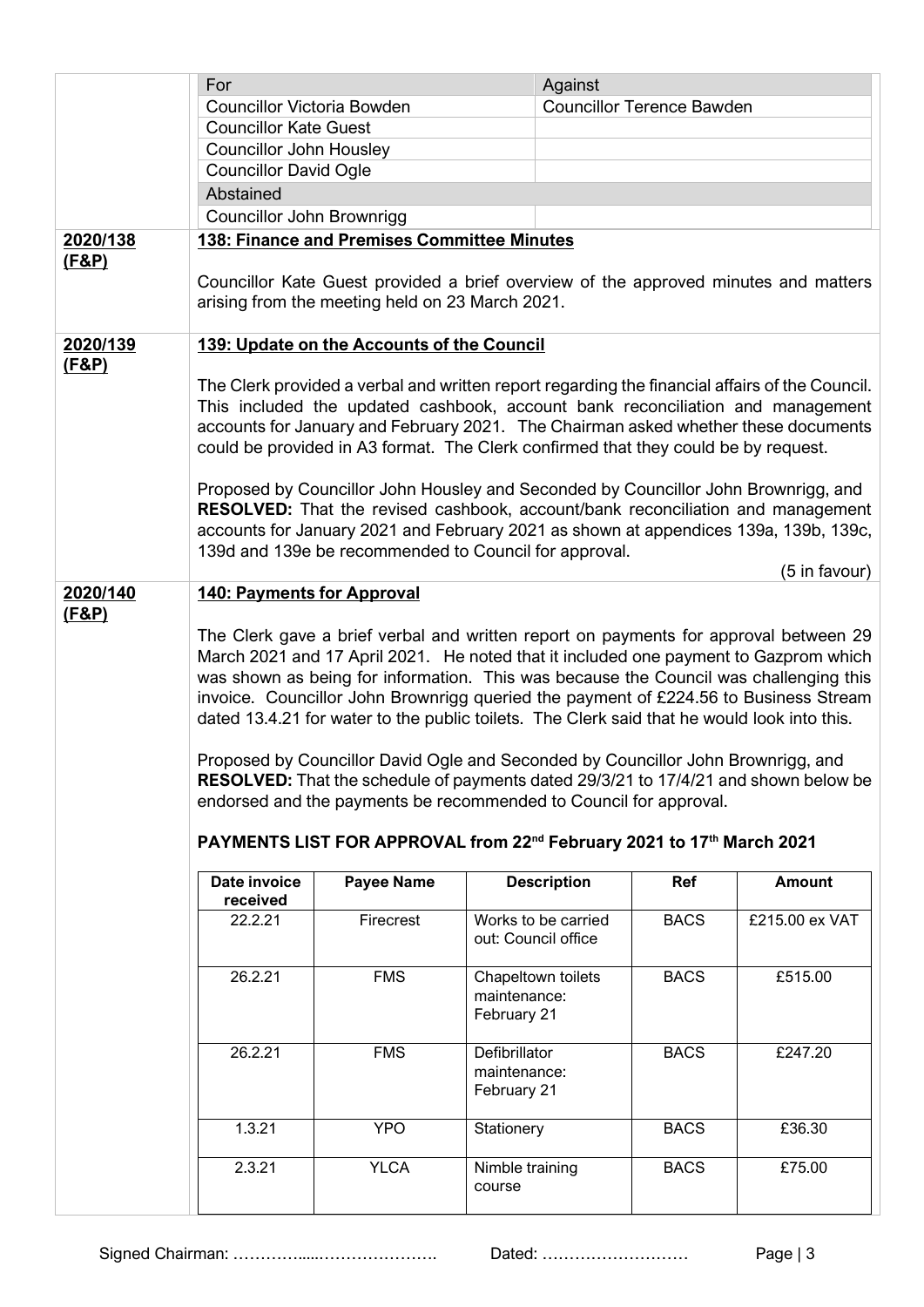| 2.3.21                   | <b>B&amp;M Waste</b>                                    | Waste services                                                                       | <b>BACS</b>      | £192.50       |
|--------------------------|---------------------------------------------------------|--------------------------------------------------------------------------------------|------------------|---------------|
| 9.3.21                   | <b>Personnel Advice</b><br>& Solution Ltd               | Production of<br>questionnaire & Staff<br>interviews 4x -<br>Hoey Review 21          | <b>CHEQUE</b>    | £480.00       |
| 9.3.21                   | Rotherham<br><b>Contract Laundry</b><br>(paid by Clerk) | Cleaning of School<br>uniforms                                                       | <b>CARD</b>      | £54.40        |
| 9.3.21                   | <b>YPO</b>                                              | Plastic boxes x5<br>(Uniform Swap Shop)                                              | <b>BACS</b>      | £72.54        |
| 9.3.21                   | <b>YPO</b>                                              | Stationery                                                                           | <b>BACS</b>      | £2.34         |
| 9.3.21                   | <b>ITI Electrical</b>                                   | Fixed wire test                                                                      | <b>BACS</b>      | £912.00       |
| 12.3.21                  | <b>SYPA</b>                                             | Pensions: February<br>21                                                             | <b>DD</b>        | £879.67       |
| 12.3.21                  | Andrew Towlerton<br>Assoc.                              | Neighbourhood Plan<br>- Consultancy<br>support                                       | <b>BACS</b>      | £2,400.00     |
| 12.3.21                  | Amazon Prime<br>Renewal*                                | Annual subscription                                                                  | <b>DD</b>        | £00.00        |
| 17.3.21                  | <b>Salaries</b>                                         | Salaries: March 21                                                                   | <b>BACS</b>      | £5,095.27     |
| 17.3.21                  | Yorkshire Internal<br><b>Audit Services</b>             | First internal audit of<br>accounts 2020/21                                          | Cheque           | £350.00       |
| 19.3.21                  | <b>Pitney Bowes</b>                                     | Photocopying                                                                         | <b>BACS</b>      | £18.72        |
| 22.3.21                  | Supake Ltd                                              | Purchase of 8<br>laptops, delivery,<br>setup, and installation<br>of laptops on site | <b>BACS</b>      | £5,957.86     |
| 22.3.21                  | Supake Ltd                                              | Site visit 17.3.21                                                                   | <b>BACS</b>      | £145.06       |
| 22.3.21                  | <b>HMRC</b>                                             | Tax and NI March 21                                                                  | Cheque<br>302736 | £1,093.31     |
| *Decided not to renew    |                                                         | PAYMENTS MADE BY DELEGATED POWER TO THE CLERK                                        |                  |               |
| Date invoice<br>received | <b>Payee Name</b>                                       | <b>Description</b>                                                                   | Ref              | <b>Amount</b> |
| 2.3.21                   | Google                                                  | GSuite:<br>February 21                                                               | DD               | £73.60        |

| Date invoice<br>received | <b>Payee Name</b>  | <b>Description</b>     | <b>Ref</b>  | <b>Amount</b> |
|--------------------------|--------------------|------------------------|-------------|---------------|
| 2.3.21                   | Google             | GSuite:<br>February 21 | <b>DD</b>   | £73.60        |
| 2.3.21                   | <b>British Gas</b> | Gas:<br>Council office | DD          | £123.81       |
| 11.3.21                  | Sage               | Annual renewal         | <b>BACS</b> | £234.00       |

(5 in favour)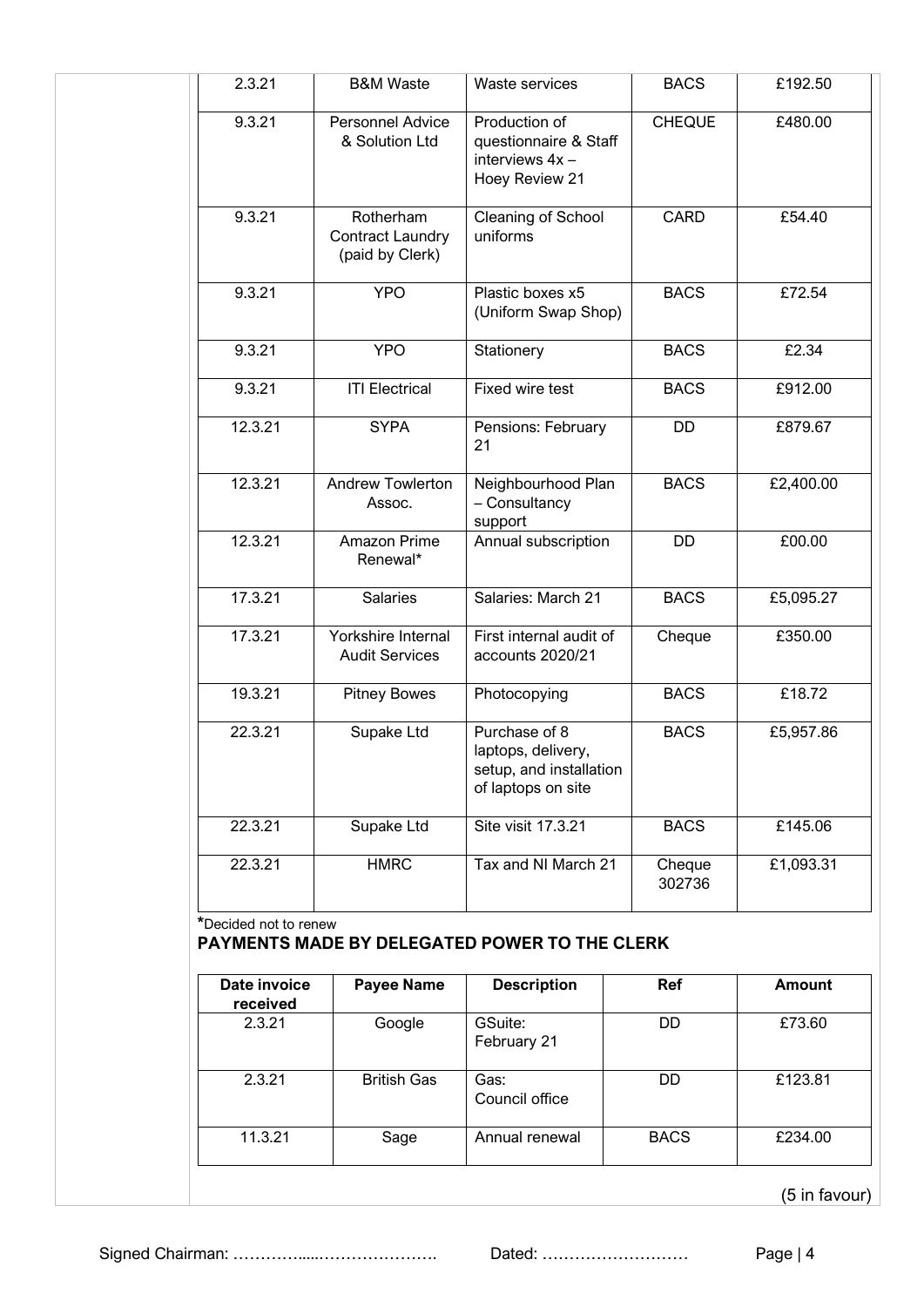| 2020/141                     | 141: Interim Audit of Accounts for the Year End 31 March 2021                                                                                                                                                                                                                                                                                                                                                                                                                                                                                                                                                                                                                                                                                                                                                |
|------------------------------|--------------------------------------------------------------------------------------------------------------------------------------------------------------------------------------------------------------------------------------------------------------------------------------------------------------------------------------------------------------------------------------------------------------------------------------------------------------------------------------------------------------------------------------------------------------------------------------------------------------------------------------------------------------------------------------------------------------------------------------------------------------------------------------------------------------|
| <u>(F&amp;P)</u>             | The Clerk reported that Members had previously discussed and agreed on the findings of<br>the Council's internal auditor following the findings from the Interim Audit of Accounts for<br>the Year End 31 March 2021. Building on this the Clerk had developed an action plan<br>(attached as item 141a) detailing the main recommendations and resulting actions. This<br>was then considered.<br>Proposed by Councillor David Ogle and Seconded by Councillor John Housley, and<br><b>RESOLVED:</b> The Action Plan detailing the main recommendations and resulting actions of<br>the Interim Audit of Accounts for the Year End 31 March 2021 and shown as Appendix A<br>be endorsed and recommended to Full Council for approval.<br>(5 in favour)                                                      |
| 2020/142                     | 142: Improvements to the Council Offices                                                                                                                                                                                                                                                                                                                                                                                                                                                                                                                                                                                                                                                                                                                                                                     |
| <u>(F&amp;P)</u>             | A verbal report and action plan were provided by the Clerk on suggested improvements to<br>the Council offices, especially in light of the recent Health and Safety, Fire Risk and<br>Disabled Access assessments of the Council Offices. These improvements had been<br>scaled as A or B in terms of their urgency. Some he explained could be undertaken with<br>limited budget implications some, however, were likely to involve considerable financial<br>and other resources. The Council had allocated a budget of £10,000 in this year's budget<br>to facilitate these improvements. Council staff were working hard to work within this<br>budget. The Clerk said that once he had more detailed costings, he would bring a further<br>report on progress with the Action Plan to a future meeting. |
| 2020/143                     | 143: Update on the audit of parish benches                                                                                                                                                                                                                                                                                                                                                                                                                                                                                                                                                                                                                                                                                                                                                                   |
| <u>(F&amp;P)</u>             | The Chairman of the Council, Councillor John Housley, led on this. He explained that he<br>had led on the audit, which was now in its finishing stages. He explained that he would be<br>bringing the outcome of the audit including recommendations for new or improved benches<br>to a future meeting. The intention was to bring these recommendations at the same time<br>as the findings of the audit of the Council noticeboards.                                                                                                                                                                                                                                                                                                                                                                      |
| 2020/144                     | 144: Update on the Time Capsule Project                                                                                                                                                                                                                                                                                                                                                                                                                                                                                                                                                                                                                                                                                                                                                                      |
| <u>(F&amp;P)</u>             | Councillor John Housley, the Chairman of the Council, provided a progress report. He<br>explained that he purposefully asked that this item be considered after the above item audit<br>of park benches as there was some overlap between these two activities. This was<br>progressing well under the circumstances including work with schools. It was anticipated<br>that the project would commence in September/October to coincide with the schools<br>reopening and, hopefully, easing in the COVID restrictions.                                                                                                                                                                                                                                                                                     |
| <u>2020/145</u>              | 145: Challenge to the Council accounts                                                                                                                                                                                                                                                                                                                                                                                                                                                                                                                                                                                                                                                                                                                                                                       |
| <u>(F&amp;P)</u>             | A verbal progress report was provided by the Chairman. She explained that a meeting had<br>been arranged with the person who made the challenge to discuss the initial findings of the<br>Sub-Committee leading on this and to discuss with her potential next steps.                                                                                                                                                                                                                                                                                                                                                                                                                                                                                                                                        |
| 2020/146<br><u>(F&amp;P)</u> | 146: Annual Governance and Accountability Return (AGAR) for the financial year<br>2020/2021                                                                                                                                                                                                                                                                                                                                                                                                                                                                                                                                                                                                                                                                                                                  |
|                              | A verbal report was provided by the Clerk outlining key steps and milestones. He explained<br>that while there were some indications that the end of June 2021 deadline for the return<br>may be extended by the Government due to the COVID pandemic it would be wise to work<br>on the basis that this would not be extended. He added that it would be necessary to hold<br>a special meeting of the Full Council in late June to consider and agree the AGAR before                                                                                                                                                                                                                                                                                                                                      |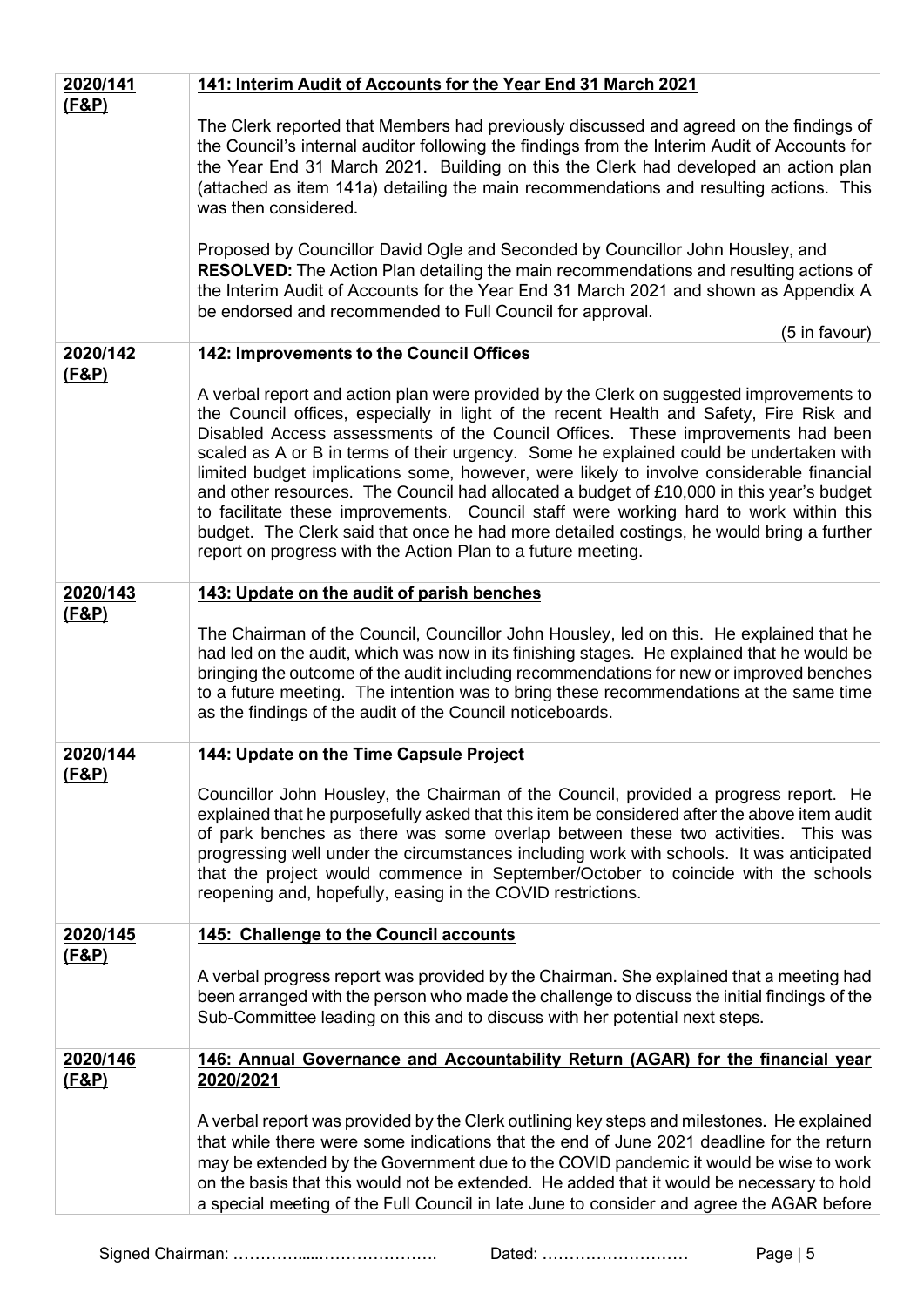|                              | its submission. That the completion of the AGAR should be the top priority of the Council<br>was noted and agreed.                                                                                                                                                                                         |  |  |  |
|------------------------------|------------------------------------------------------------------------------------------------------------------------------------------------------------------------------------------------------------------------------------------------------------------------------------------------------------|--|--|--|
| 2020/147                     | <b>147: Other Correspondence</b>                                                                                                                                                                                                                                                                           |  |  |  |
| <u>(F&amp;P)</u>             | It was explained that the Council had recently received three grant monitoring forms. These<br>were from Grenoside Community Association, Burncross Action Team and Chapeltown<br>Silver Prize Band, details of which had been circulated to members.                                                      |  |  |  |
|                              | The Clerk and Councillor Terence Bawden reported that Stronger Minds Together had<br>contacted the Council seeking an extension to the time period to spend their approved<br>grant. This was due to various factors including COVID.                                                                      |  |  |  |
|                              | Proposed by Councillor David Ogle and Seconded by Councillor Terence Bawden, and<br><b>RESOLVED:</b> That it is agreed that Stronger Minds Together be given a six months<br>extension to spend the grant they have received from the Council.<br>(6 in favour)                                            |  |  |  |
| 2020/148                     | 148: Community Room Refurbishment update                                                                                                                                                                                                                                                                   |  |  |  |
| <u>(F&amp;P)</u>             | The Clerk led on this. He explained that following the tendering process the Council had<br>received two quotes to undertake the works. In accordance with Council's Standing Order<br>18d(v) he was suggesting that he and the Chairman of the Finance and Premises<br>Committee should open the tenders. |  |  |  |
|                              | The Clerk then sought Committee's thoughts on whether the tender should be considered<br>by the Finance and Premises Committee or Full Council in accordance with Standing Order<br>18d (vi). It was considered that this was best done by Full Council.                                                   |  |  |  |
|                              | Reference was also made to the need to contact the groups who normally use the hall to<br>update them on progress. The Clerk agreed to do this.                                                                                                                                                            |  |  |  |
|                              | Proposed by Councillor John Housley and Seconded by Councillor Terence Bawden, and<br><b>RESOLVED:</b> That the Clerk and Kate Guest, Chairman of the Finance Premises Committee.<br>should be approved to open the tenders.                                                                               |  |  |  |
|                              | (6 in favour)                                                                                                                                                                                                                                                                                              |  |  |  |
|                              | Proposed by Councillor Terence Bawden and Seconded by Councillor Housley, and<br><b>RESOLVED:</b> That the tenders should be considered by Full Council.<br>(6 in favour)                                                                                                                                  |  |  |  |
| 2020/149                     | 149: Grounds Maintenance                                                                                                                                                                                                                                                                                   |  |  |  |
| <u>(F&amp;P)</u>             | A discussion took place on the arrangements for maintenance of the grounds around the<br>Council offices and the need to appoint a contractor to undertake these works.                                                                                                                                    |  |  |  |
|                              | Proposed by Councillor Terence Bawden and Seconded by Councillor John Housley, and<br>RESOLVED: It is recommended to Council that Facility Maintenance Solutions be<br>appointed to undertake the maintenance of the grounds around the Council Offices for the<br>period 2020/2021 for a fee of £480.     |  |  |  |
| 2020/150<br><u>(F&amp;P)</u> | 150: Maintenance of the defibrillators, cleaning service of the toilets and cleaning<br>service of the war memorial                                                                                                                                                                                        |  |  |  |
|                              | It was explained that, following an incident, it had been necessary to consider the adequacy<br>of the arrangements in an emergency or serious business disruption.<br>This was then<br>discussed.                                                                                                         |  |  |  |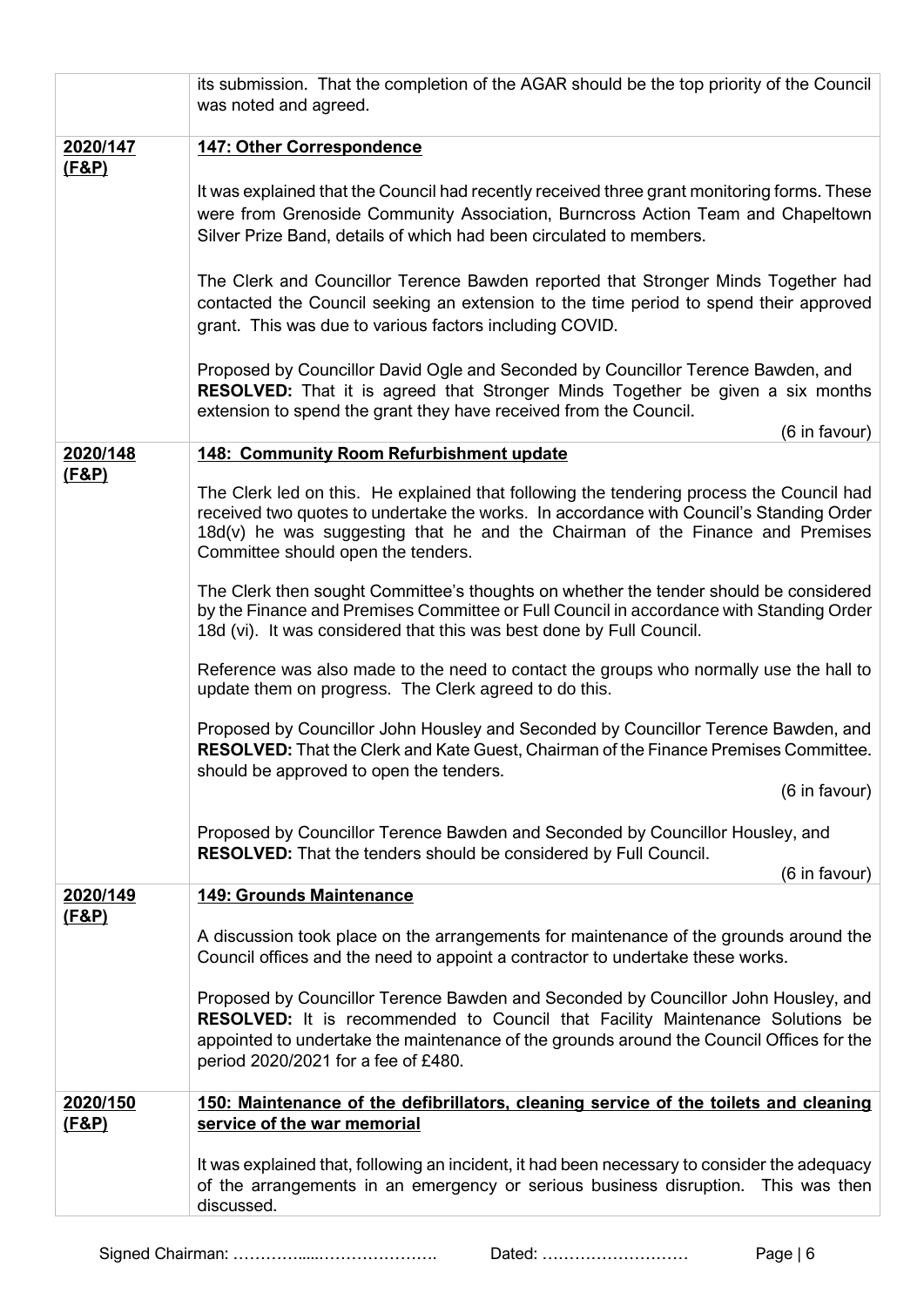|                   | It was agreed in principle that the existing contract should be extended to include an<br>emergency out of hours service where required. The Clerk agreed to approach Facility<br>Maintenance Solutions who currently provide this service to seek a quote for providing this<br>additional service.                                                                      |
|-------------------|---------------------------------------------------------------------------------------------------------------------------------------------------------------------------------------------------------------------------------------------------------------------------------------------------------------------------------------------------------------------------|
|                   | Proposed by Councillor John Housley and Seconded by Councillor Terence Bawden, and<br><b>RESOLVED:</b> It is recommended to Council that in principle that Facility Maintenance<br>Solutions be appointed to provide an out of hours service subject to confirmation that they<br>would be willing to provide such a service and of their fee.<br>$(6 \text{ in favour})$ |
| 2020/151<br>(F&P) | 151: Date and Time of Future Meetings                                                                                                                                                                                                                                                                                                                                     |
|                   | It was confirmed that the date of the next meeting would be provisionally on Thursday 27<br>May 2021 at 7.00 pm.                                                                                                                                                                                                                                                          |

## **Appendix A - ITEM 2020/141 (F&P) - Ecclesfield Parish Council - Internal Audit of**  Accounts for the Financial Year ending 31 March 2021 Interim Audit - Action Plan.

## **Report to – Finance and Premises Committee 29 April 2021**

The purpose of this paper is to update Council on the proposed actions taken as a result of the independent interim audit of the Council's financial systems. The Committee is requested to consider the paper and its proposed action with a view to recommending them to Full Council for approval.

| <b>Identified Action</b>                                                                                                                                                                                                                                                                                                                                                                       | <b>Proposed</b>                                                                                                                                                                         | By        | <b>By When</b>       |
|------------------------------------------------------------------------------------------------------------------------------------------------------------------------------------------------------------------------------------------------------------------------------------------------------------------------------------------------------------------------------------------------|-----------------------------------------------------------------------------------------------------------------------------------------------------------------------------------------|-----------|----------------------|
|                                                                                                                                                                                                                                                                                                                                                                                                | <b>Action</b>                                                                                                                                                                           | Whom      |                      |
| Internal Control Objectives - Annual Governance and Accountability Return (AGAR)                                                                                                                                                                                                                                                                                                               |                                                                                                                                                                                         |           |                      |
| From work carried out at this audit I found<br>that although the latest bank reconciliation<br>statement appeared to indicate that the<br>accounts were balanced, in fact when the<br>information was checked and corrected,<br>they did not. In order to ensure that the<br>internal control objectives are met for<br>2020/21 these issues must be resolved for<br>the year end accounts.    | The Clerk/RFO to<br>ensure that the bank<br>reconciliation<br>statements balance for<br>the year end accounts.                                                                          | Clerk/RFO | April 2021           |
| <b>Precept</b>                                                                                                                                                                                                                                                                                                                                                                                 |                                                                                                                                                                                         |           |                      |
| Although the precept has been properly<br>approved again it is not transparent what<br>amount of money the council are to raise<br>through taxation, and I repeat my<br>recommendation to include the amount for<br>the benefit of those reading the minutes.                                                                                                                                  | The Council to record<br>the precept agreed<br>and requested as an<br>amount in pounds as<br>well as a percentage<br>change.                                                            | Clerk/RFO | January<br>2022      |
| <b>Council Minutes</b>                                                                                                                                                                                                                                                                                                                                                                         |                                                                                                                                                                                         |           |                      |
| During my review of the council's minutes, I<br>noted that a number of policies and<br>decisions recommended to council by the<br>Finance and Premises committee are<br>subsequently approved. However, this is<br>done by accepting the minutes and<br>recommendations of that committee without<br>any information of the matters resolved. In<br>this format it is not transparent from the | When a Council policy<br>which concerns<br>governance and how<br>the Council is run and<br>managed is<br>recommended for<br>approval by Full<br>Council by a sub-<br>committee then the | Clerk/RFO | Already<br>actioned. |